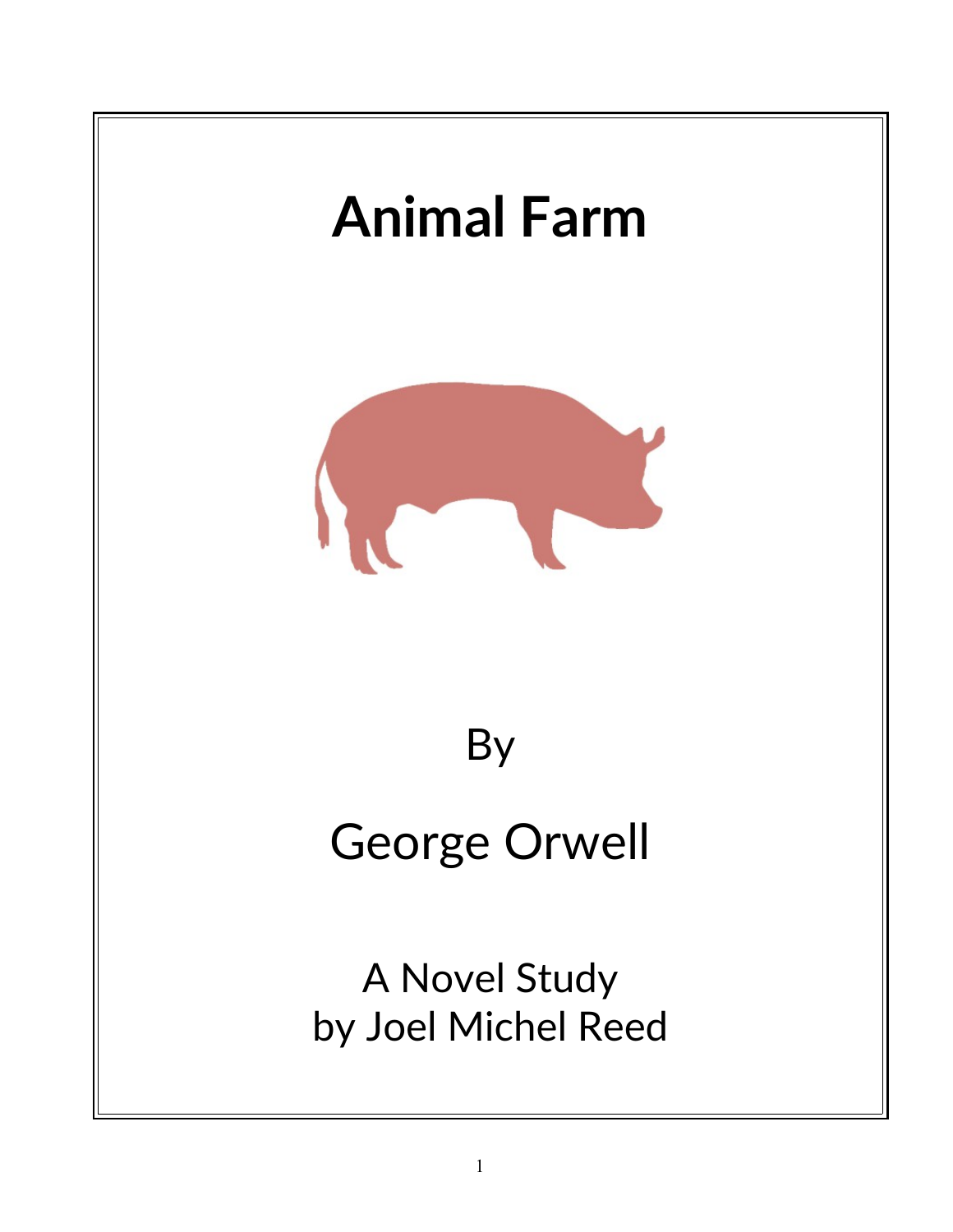By George Orwell



**Table of Contents**

| <b>Suggestions and Expectations</b> | 3  |
|-------------------------------------|----|
|                                     |    |
| List of Skills                      | 4  |
| Synopsis / Author Biography         | 5  |
| <b>Student Checklist</b>            | 6  |
| Reproducible Student Booklet        | 7  |
| Answer Key                          | 51 |

**About the author:** Joel Reed has over 70 published novel studies and is the author of four  $|$ novels. For information on his work and literature, please visit  $\overline{\color{red}$  [www.reednovelstudies.com](http://www.reednovelstudies.com/)

> Copyright © 2015 Joel Reed Revisions Completed in 2022 All rights reserved by author. Permission to copy for single classroom use only. Electronic distribution limited to single classroom use only. Not for public display.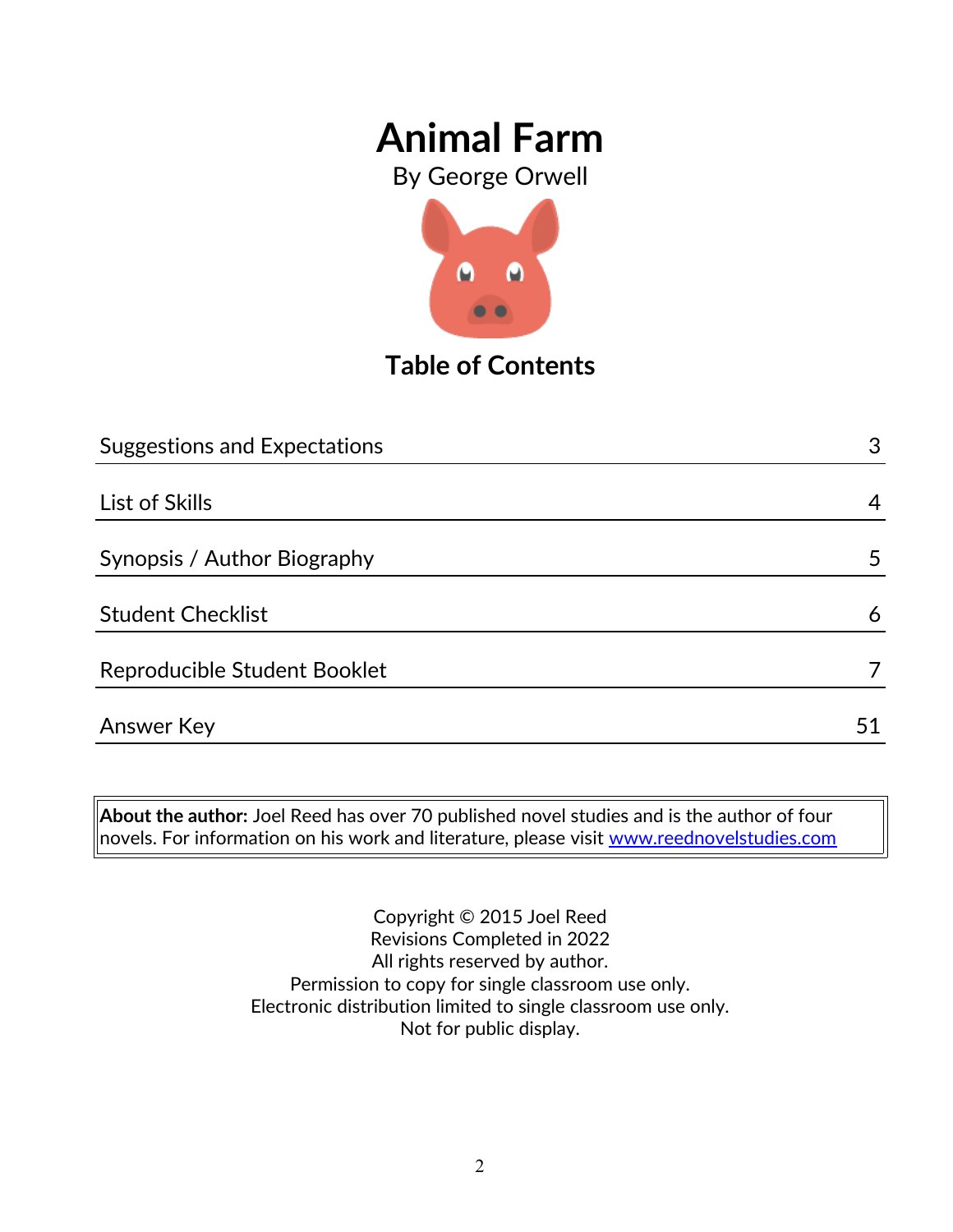By George Orwell

### **Suggestions and Expectations**

This curriculum unit can be used in a variety of ways. Each chapter of the novel study focuses on one or two chapters of **Animal Farm** and is comprised of five of the following sections:

- Before You Read
- Vocabulary Building
- Comprehension Questions
- Language Activities
- Extension Activities

#### **Links with the Common Core Standards (U.S.)**

Many of the activities in this unit are supported by the Common Core Standards. For instance the *Reading Standards for Literature, Grade 6*, makes reference to

- a) determining the meaning of words and phrases. . . including figurative language;
- b) explaining how a series of chapters fits together to provide the overall structure;
- c) compare and contrast two characters;
- d) determine how characters … respond to challenges;
- e) drawing inferences from the text;
- f) determining a theme of a story . . . **and many others.**

A principal expectation of the unit is that students will develop their skills in reading, writing, listening and oral communication, as well as in reasoning and critical thinking. Students will also be expected to provide clear answers to questions and well-constructed explanations. It is critical as well that students be able to relate events and the feelings of characters to their own lives and experiences and describe their own interpretation of a particular passage.

A strength of the unit is that students can work on the activities at their own pace. Every activity need not be completed by all students. A **portfolio cover** is included (p.7) so that students may organize their work and keep it all in one place. A **Student Checklist** is also included (p.6) so that a record of completed work may be recorded.

**Themes** which may be taught in conjunction with the novel include animal rights, endurance, suffering/hardship, loyalty, deception, dictatorships, treachery, propaganda.

Additional icons and images provided by [http://www.icons-land.com](http://www.icons-land.com/)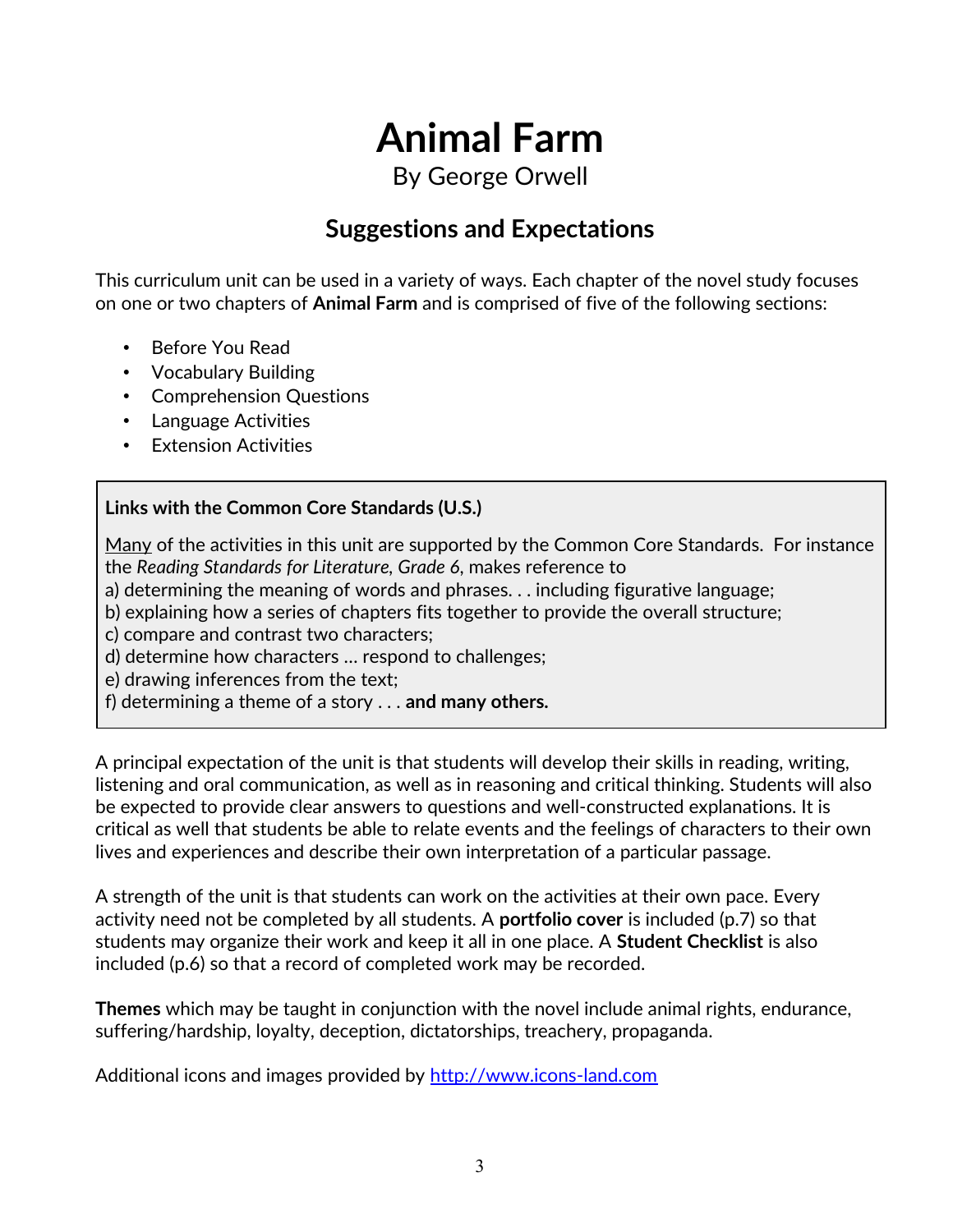### By George Orwell

## **List of Skills**

#### **Vocabulary Development**

- 1. Locating descriptive words/phrases 7. Use of singular / plural nouns
- 2. Listing synonyms/homonyms 8. Listing compound words
- 3. Identifying/creating *alliteration* 9. Identifying parts of speech
- 4. Use of capitals and punctuation 10. Identifying syllables
- 
- 6. Identify *personification*

#### **Setting Activities**

1. Summarize the details of a setting

#### **Plot Activities**

- 1. Complete a *time line* of events 3. Complete Five W's Chart
- 

#### **Character Activities**

- 
- 

#### **Creative and Critical Thinking**

- 
- 2. Write a newspaper story 6. Write a book review
- 
- 4. Complete an author biography. 8. Complete a KWS Chart

#### **Art Activities**

- 
- 
- 
- 
- 
- 
- 5. Identify anagrams 11. Identify/create *similes*

- 
- 2. Identify conflict in the story 4. Identify the climax of the novel.
- 1. Determine character traits 3. Relating personal experiences
- 2. Identify the protagonist 4. Compare two characters
- 1. Research assignments. 5. Write a description of personal feelings
	-
- 3. Participate in a talk show 7. Complete an Observation Sheet
	-
- 1. A Storyboard **1.** A Storyboard **1.** A Storyboard
- 2. Create a collage 5. Create a comic strip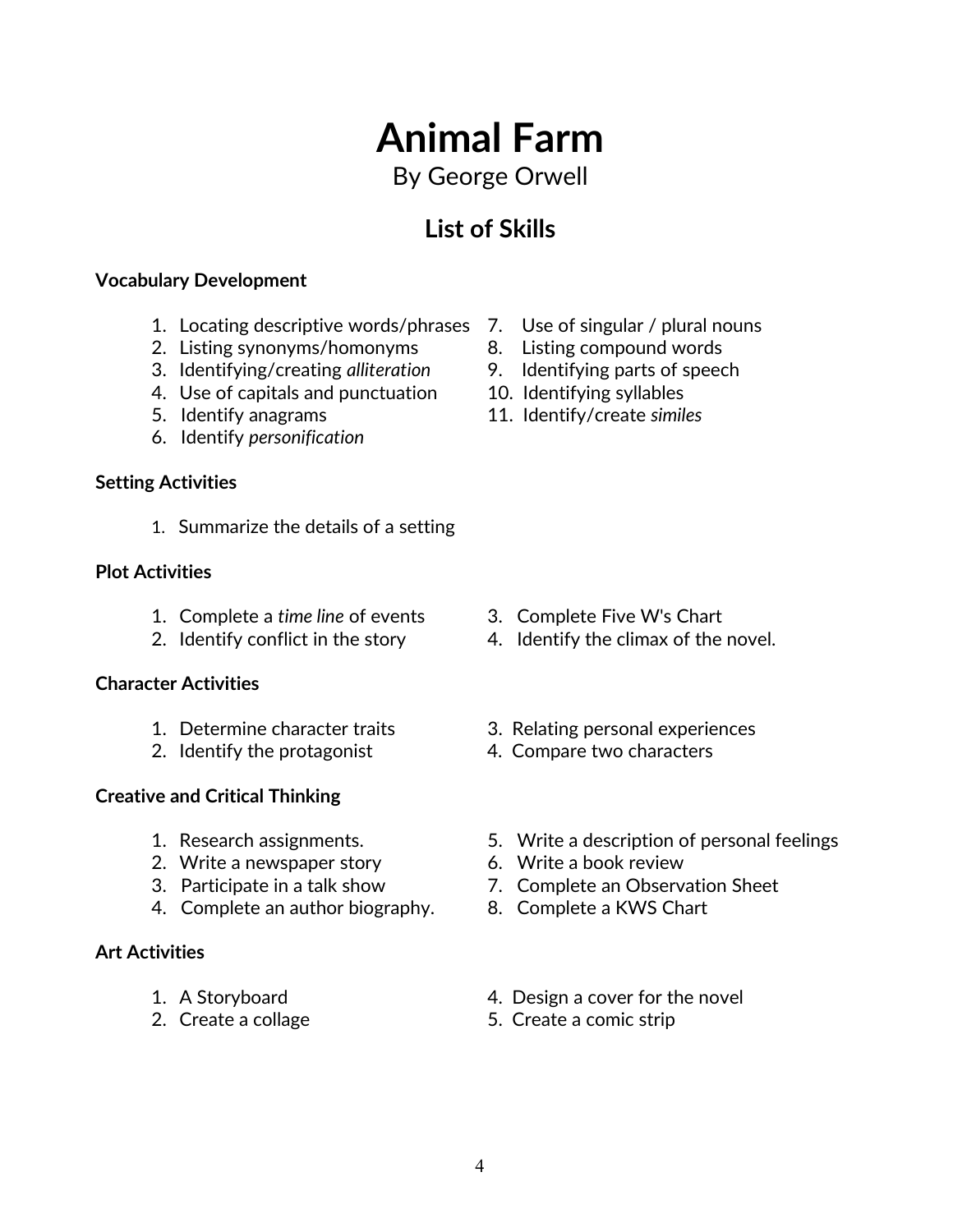By George Orwell



Mr. Jones of Manor Farm is so lazy and drunken that one day he forgets to feed his livestock. The ensuing rebellion under the leadership of the pigs Napoleon and Snowball leads to the animals taking over the farm. Vowing to eliminate the terrible inequities of the farmyard, the renamed Animal Farm is organized to benefit all who walk on four legs. But as time passes, the ideals of the rebellion are corrupted, then forgotten. And something new and unexpected emerges. (Courtesy of Penguin Books)

More information is found on the following website: https://en.wikipedia.org/wiki/Animal\_Farm

#### **Author Biography** *George Orwell*

 **Eric Arthur Blair** (25 June 1903– 21 January 1950), who used the pen name **George Orwell**, was an English novelist, essayist, journalist and critic. His work is marked by lucid prose, awareness of social injustice, and opposition to totalitarianism.

 Orwell wrote literary criticism, poetry, fiction, and polemical journalism. He is perhaps best known for his *dystopian* novel *Nineteen Eighty-Four* and the allegorical novella *Animal Farm*.

 Orwell's work continues to influence popular and political culture, and the term *Orwellian*—descriptive of totalitarian or authoritarian social practices - has entered into modern day



language together with many of his neologisms, including, but not limited to, *cold war*, *Big Brother*, *Thought Police*, *Room 101*, *Memory Hole*, *double-think*, and *thought-crime*.

Courtesy of Wikipedia. [https://en.wikipedia.org/wiki/George\\_Orwell](https://en.wikipedia.org/wiki/George_Orwell)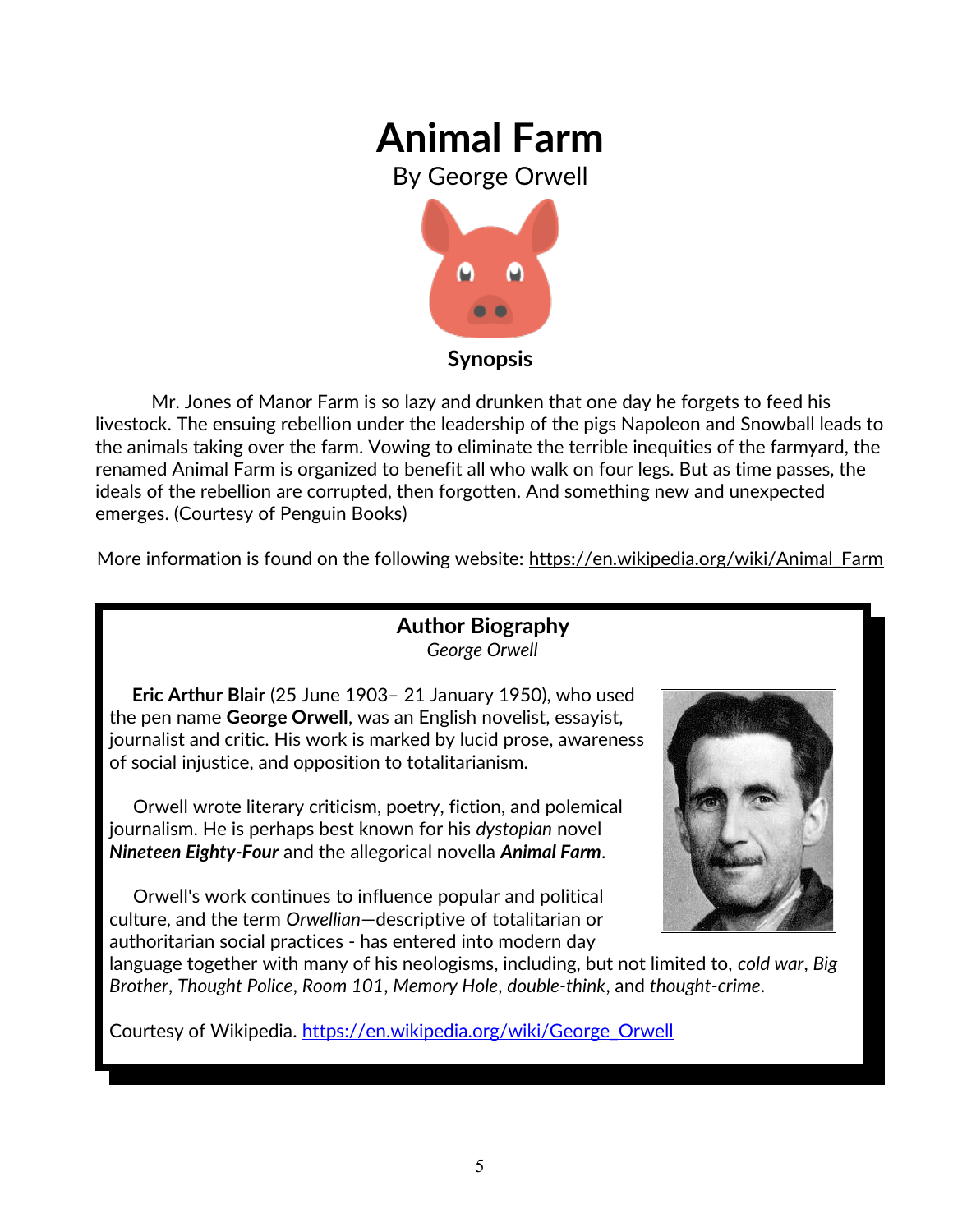By George Orwell



**Student Checklist**

Student Name

| Assignment | Grade / Level | Comments |
|------------|---------------|----------|
|            |               |          |
|            |               |          |
|            |               |          |
|            |               |          |
|            |               |          |
|            |               |          |
|            |               |          |
|            |               |          |
|            |               |          |
|            |               |          |
|            |               |          |
|            |               |          |
|            |               |          |
|            |               |          |
|            |               |          |
|            |               |          |
|            |               |          |
|            |               |          |
|            |               |          |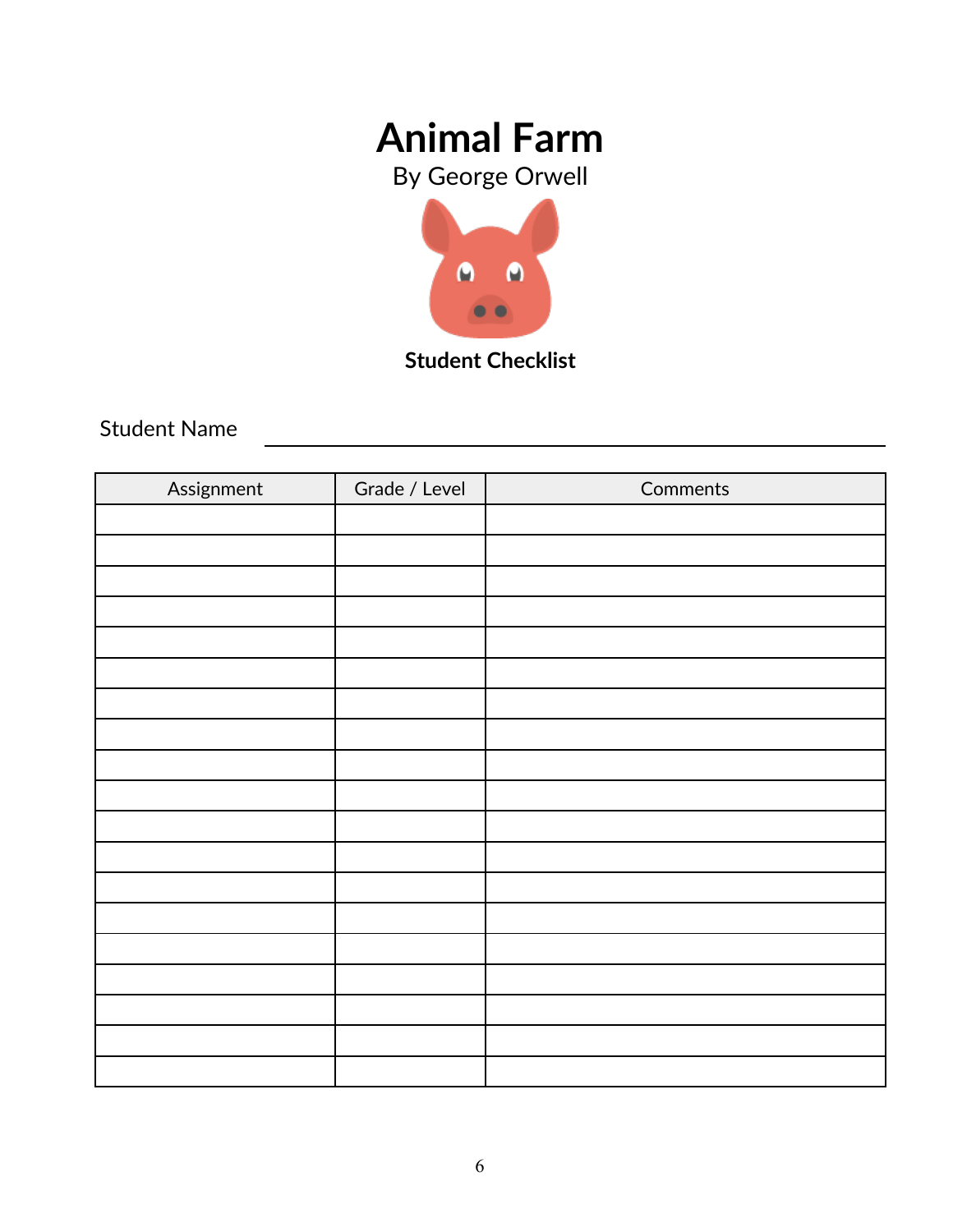

*By George Orwell*

Name: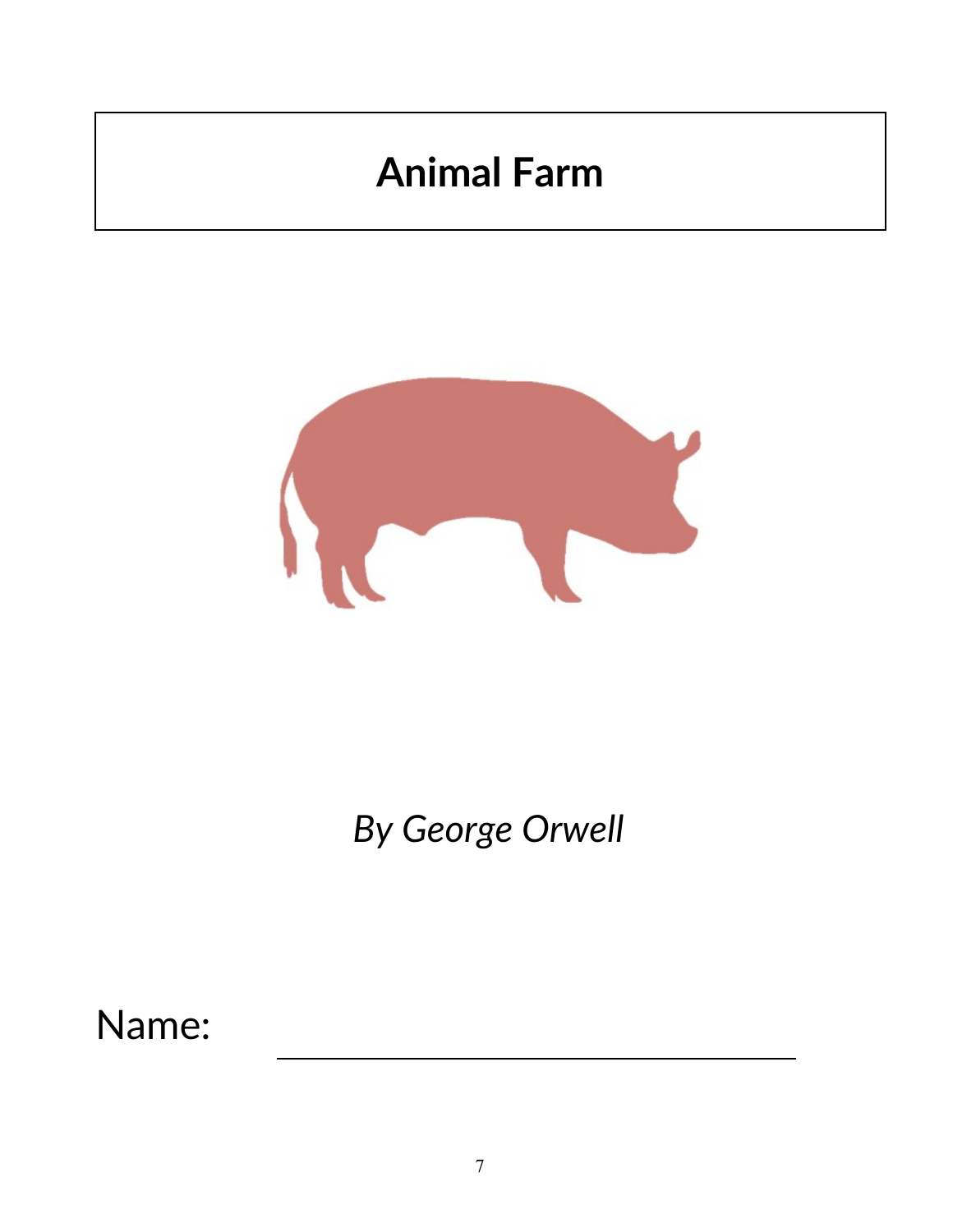By George Orwell





### **Before you read the chapter**:

George Orwell is known as one of the fathers of the *dystopian* genre. Using resources from your school library or the Internet, define the term *dystopian* and give an example of another novel.

### **Vocabulary:**

Draw a straight line to connect the vocabulary word to its definition. Remember to use a straight edge (like a ruler).

- 
- 
- 
- 
- 
- 
- 
- 
- 
- 
- 1. Scullery **A. To doubt whether something is true or will happen.**
- 2. Ensconced B. To flourish or be successful.
- 3. Cynical C. A small kitchen or room used for household work.
- 4. Paddock D. A firm decision to do or not to do something.
- 5. Brood E. An enclosure where horses are kept or exercised.
- 6. Resolution F. Done in preparation for something more important.
- 7. Prosperity G. Establish or settle (someone) in a comfortable place.
- 8. Dissident **H. A state or feeling of active opposition or hostility.**
- 9. Enmity I. A family of birds or other animals at one hatching.
- 10. Preliminary J. A person who opposes official rules or policy.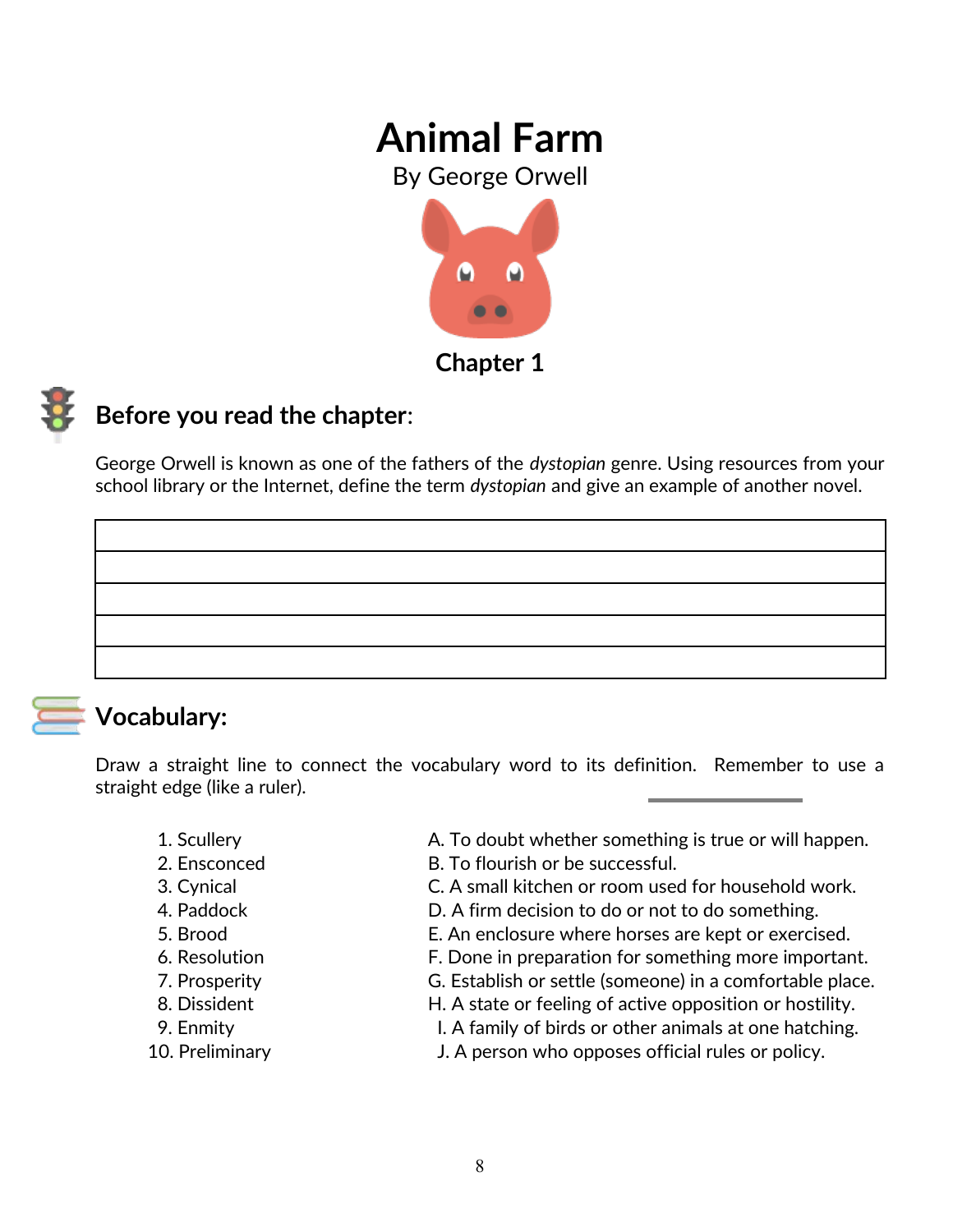

1. Describe the setting of the story as Chapter One begins.

2. Circle the correct narrative that our novel follows, and the reason for your choice.

First Person Second Person Third Person

 3. Benjamin, the donkey, said that he would sooner have no tail and no flies. What do you think would happen to the world's ecosystem if there were no flies?

4. Do you think animals should be treated as well as human beings? Why or why not?

 5. Do you agree or disagree with the following statement taken from Chapter One? "*All the habits of men are evil*." Be sure to defend your answer.

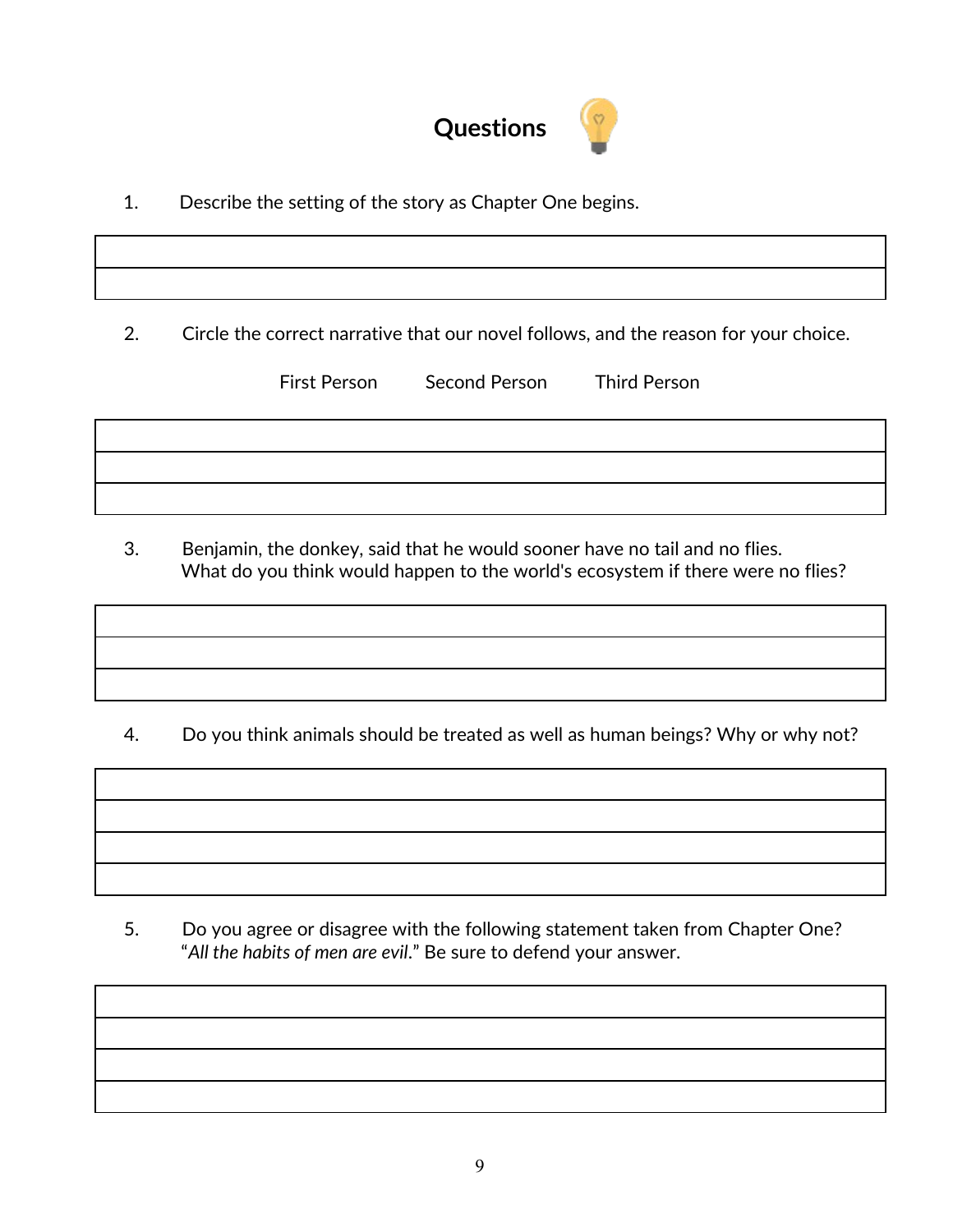# **Language Activity**



**A.** *PERSONIFICATION* is giving human qualities to something that is not human. The following is an example of personification taken from Chapter One: *"With the ring of light from his lantern dancing from side to side, he lurched across the yard ..."* 



Why do you think personification is a popular literary device used by many authors?

Create your own example of personification.

**B.** Rewrite the following sentences by putting in the **correct capitalization** and **punctuation**.

1. at one end of the big barn on a sort of raised platform major was already ensconced on his bed of straw under a lantern which hung from a beam

2. after the horses came muriel the white goat and benjamin the donkey

3. the soil of england is fertile its climate is good it is capable of affording food in abundance to an enormously greater number of animals that now inhabit it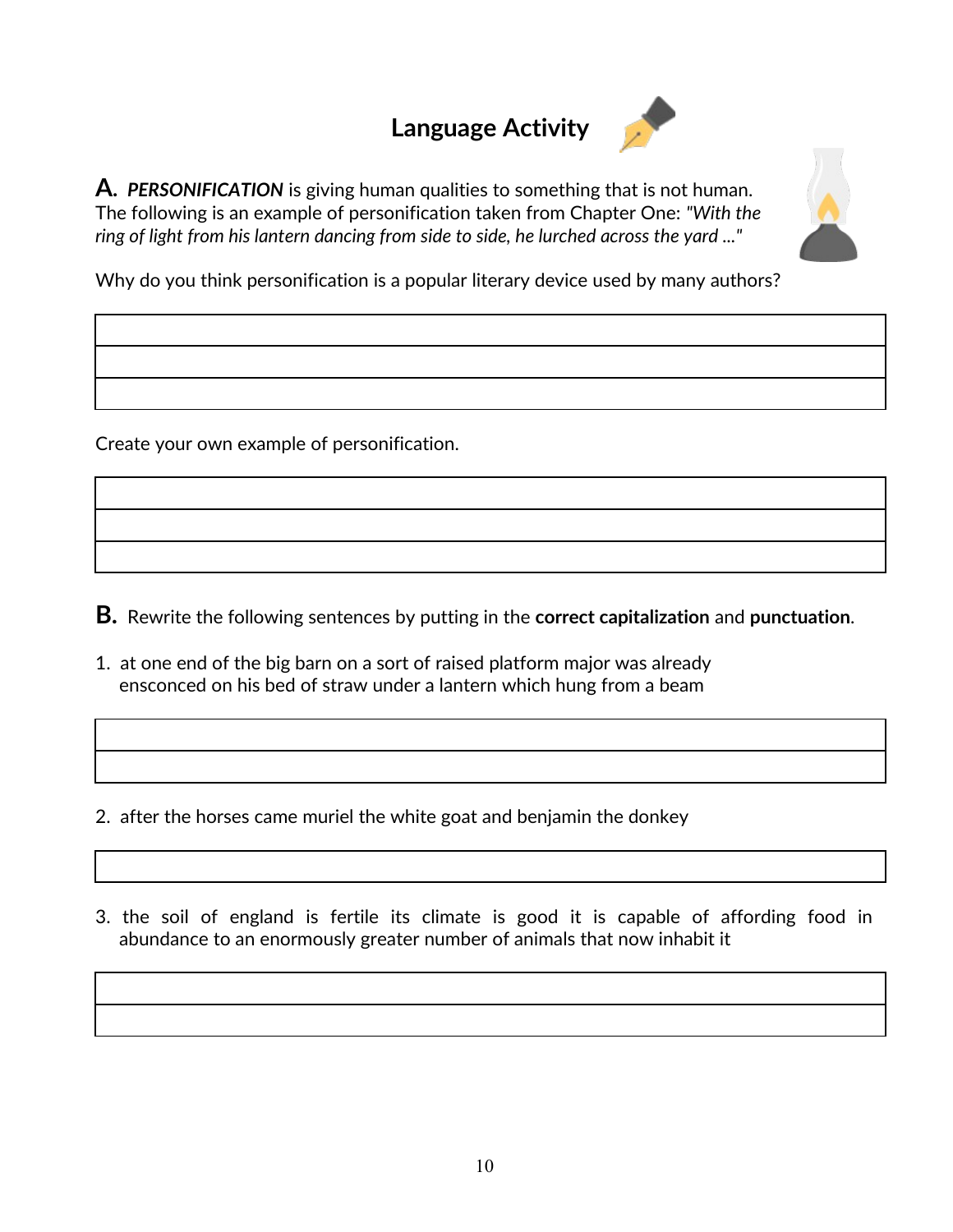### **C. Write a Song or Poem**

Poetry can be a very fun and imaginative way of expressing yourself. Many famous authors enjoy using poetry in their work, including writers such as George Orwell, Roald Dahl, Dr. Seuss, William Shakespeare, Robert Munsch, and C.S. Lewis.



Your task is to write a song or poem similar to the one found in Chapter One, on a topic of your own choosing. Your poem should have four verses with four lines each, and use one of the rhyming schemes listed below.

| Select one of the following rhyming schemes: |             |             |             |
|----------------------------------------------|-------------|-------------|-------------|
| <b>ABAB</b>                                  | <b>AABB</b> | <b>AABA</b> | <b>ABBA</b> |
|                                              |             |             |             |
|                                              |             |             |             |
|                                              |             |             |             |
|                                              |             |             |             |
|                                              |             |             |             |
|                                              |             |             |             |
|                                              |             |             |             |
|                                              |             |             |             |
|                                              |             |             |             |
|                                              |             |             |             |
|                                              |             |             |             |
|                                              |             |             |             |
|                                              |             |             |             |
|                                              |             |             |             |
|                                              |             |             |             |
|                                              |             |             |             |
|                                              |             |             |             |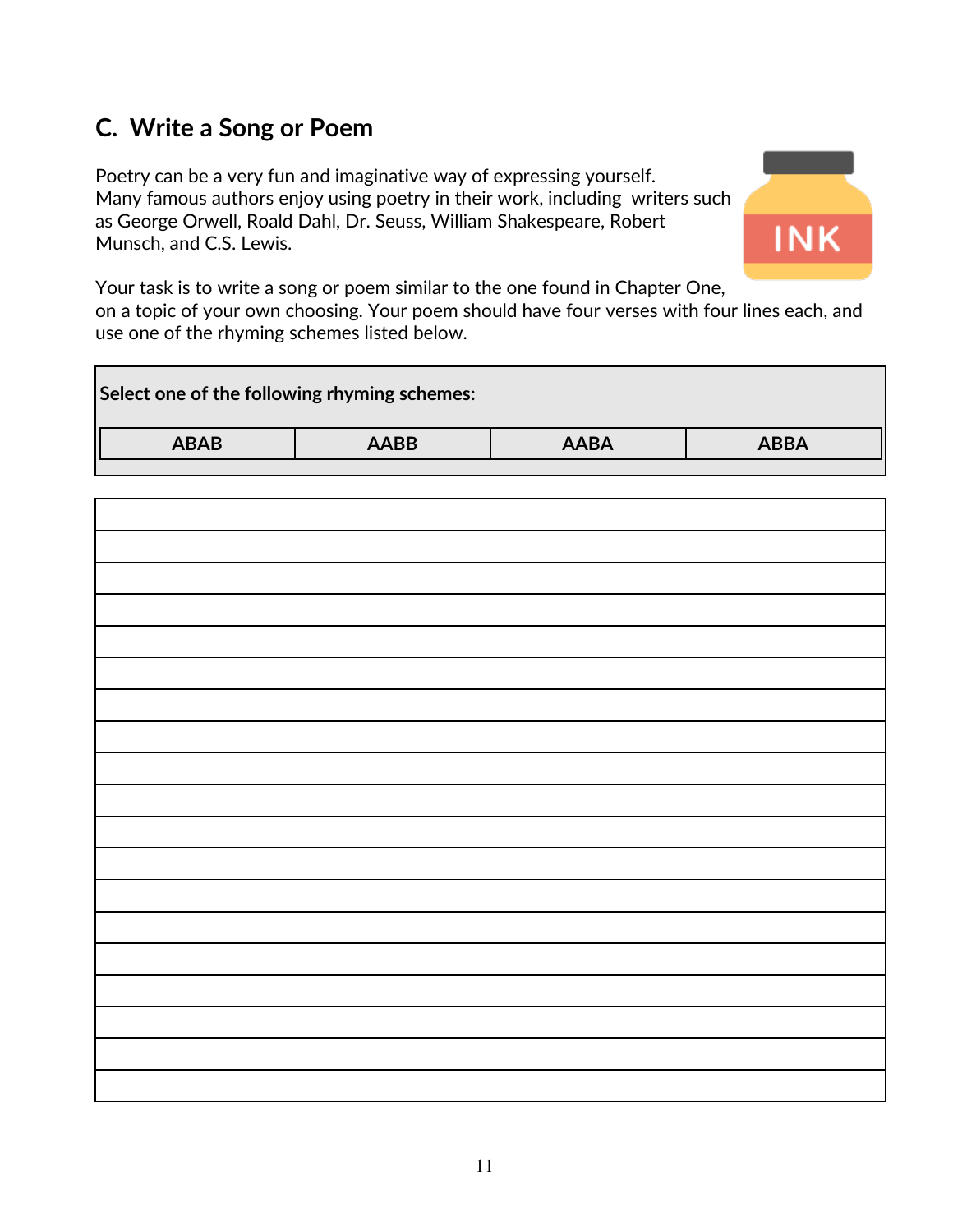# **D. The Eight Parts of Speech**

Find at least two examples of each of the eight parts of speech from Chapter One and list them in the appropriate section of the chart below.

| Interjections       |  |
|---------------------|--|
|                     |  |
| <b>Nouns</b>        |  |
|                     |  |
| <b>Pronouns</b>     |  |
|                     |  |
| Conjunctions        |  |
|                     |  |
| <b>Prepositions</b> |  |
|                     |  |
| <b>Adjectives</b>   |  |
|                     |  |
| Adverbs             |  |
|                     |  |
| <b>Verbs</b>        |  |
|                     |  |